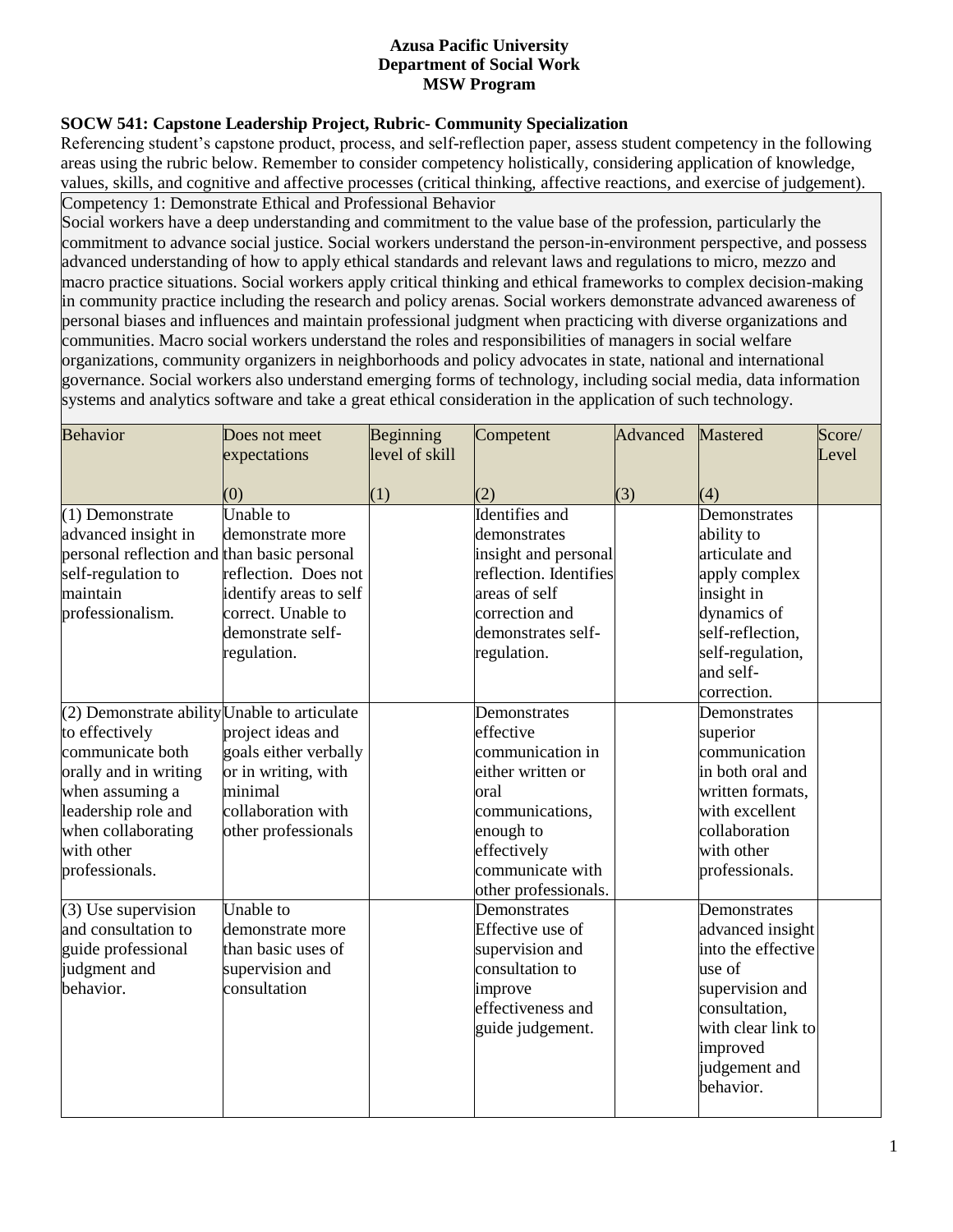| (4) Apply ethical      | Unable to recognize   | Demonstrated          | Demonstrated      |  |
|------------------------|-----------------------|-----------------------|-------------------|--|
| decision making skills | ethical dilemmas or   | awareness and         | adherence to      |  |
| to address complex     | engage in decision    | adherence to ethical  | ethical           |  |
| and ambiguous          | making processes to   | standards, with       | standards, and    |  |
| practice situations.   | guide intervention in | some ability to       | able to engage in |  |
|                        | ambiguous practice    | engage in ethical     | complex           |  |
|                        | situations.           | decision making.      | decision making   |  |
|                        |                       |                       | skills to address |  |
|                        |                       |                       | complex           |  |
|                        |                       |                       | situations.       |  |
|                        |                       |                       |                   |  |
| (5) Utilize technology | Ineffective or poor   | Demonstrated          | Demonstrates      |  |
| ethically and          | use of technology,    | effective and ethical | maximal use and   |  |
| appropriately when     | limiting project      | use and integration   | integration of    |  |
| conducting research,   | goals and leadership  | of technology that    | technology to     |  |
| tracking quality of    | impact. Or unethical  | advanced project      | advance project   |  |
| service delivery, and  | use of technology     | goals, and            | and leadership    |  |
| facilitating program   | manifest.             | leadership impact.    | goals, adhering   |  |
| outcomes.              |                       |                       | to ethical        |  |
|                        |                       |                       | standards.        |  |

**OVERALL RATING**: Using the above scores as a guideline, evaluation of the student's overall knowledge, values, skills, cognitive and affective processes, as measured on a 0-4 scale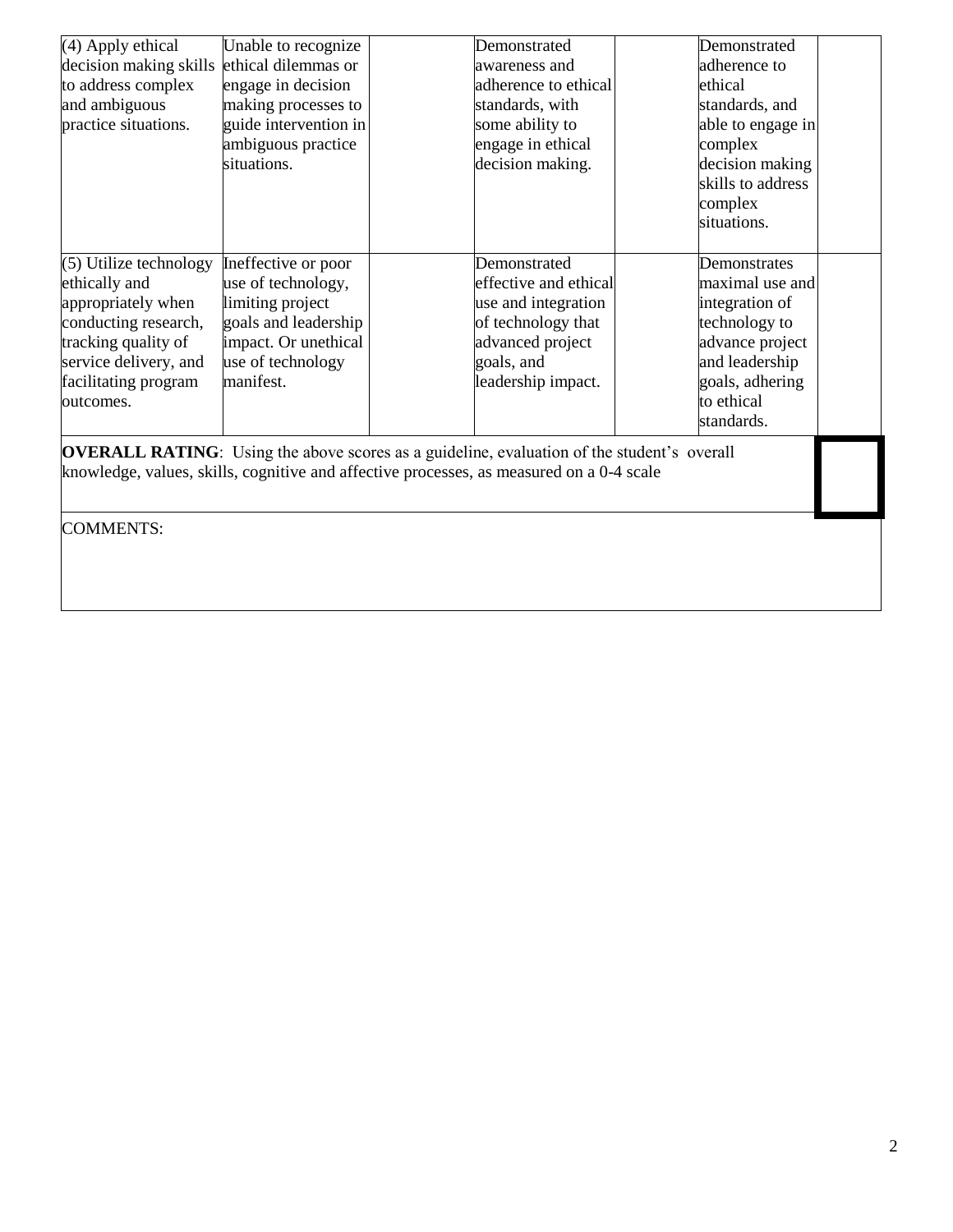Competency 4: Engage in Practice-informed Research and Research-informed Practice Social workers recognize how multiple forms of knowing and their associated research methodologies help to inform how evidence is developed and used to inform data-driven programmatic and policy development, and implementation. Social workers understand the conceptual and operational links between program and policy design and its impact on the clients and constituencies they are designed to serve.

| <b>Behavior</b>                                                                                                            | $\omega$ and constructions they are designed to set $\omega$ .<br>Does not meet<br>expectations                                | <b>Beginning</b><br>level of skill | Competent                                                                                                                                                                                                                           | Advanced | Mastered                                                                                                                                                                                       | Score/<br>Level |
|----------------------------------------------------------------------------------------------------------------------------|--------------------------------------------------------------------------------------------------------------------------------|------------------------------------|-------------------------------------------------------------------------------------------------------------------------------------------------------------------------------------------------------------------------------------|----------|------------------------------------------------------------------------------------------------------------------------------------------------------------------------------------------------|-----------------|
|                                                                                                                            | (0)                                                                                                                            | (1)                                | (2)                                                                                                                                                                                                                                 | (3)      | (4)                                                                                                                                                                                            |                 |
| $(1)$ Use and translate<br>research evidence to<br>inform and improve<br>practice, policy and<br>service delivery.         | Unable to<br>demonstrate use of<br>research evidence to<br>inform and<br>advance best practices<br>in social<br>work           |                                    | Integrates and<br>Demonstrates use of<br>research evidence to<br>inform and<br>advance best practices<br>in social<br>work                                                                                                          |          | Demonstrates<br>complex<br>understanding<br>and ability to<br>research evidence<br>to inform and<br>to advance best<br>practices                                                               |                 |
| $(2)$ Create<br>scientifically rigorous<br>inquiries to create,<br>plan and evaluate<br>programs and policies.             | Unable to<br>demonstrate basic<br>research methodology<br>to evaluate social work<br>practice effectiveness<br>and/or outcomes |                                    | Integrates<br>appropriate and<br>acceptable research<br>methodology and<br>practices to evaluate<br>social work practice<br>effectiveness and/or<br>outcomes.                                                                       |          | in social work.<br>Advanced<br>understanding and<br>integration of<br>research<br>methodology and<br>practices to<br>evaluate social<br>work practice<br>effectiveness<br>and/or outcomes      |                 |
| $(3)$ Articulate the<br>tensions between<br>practice wisdom and<br>research evidence<br>when making practice<br>decisions. | Unable to articulate<br>research evidence in<br>making practice<br>decisions.                                                  |                                    | <b>Understands</b> and<br>applies research<br>evidenced,<br>articulating<br>strengths and<br>limitations in<br>application to a<br>population, yet<br>limited in ability to<br>proposed solutions<br>to meet practice<br>situation. |          | Able to<br>articulate<br>strengths and<br>limitations of<br>various<br>evidenced based<br>practices, and<br>make<br>appropriate<br>modifications to<br>meet needs of<br>client<br>populations. |                 |
|                                                                                                                            |                                                                                                                                |                                    |                                                                                                                                                                                                                                     |          |                                                                                                                                                                                                |                 |

**OVERALL RATING:** Using the above scores as a guideline, evaluation of the student's overall knowledge, values, skills, cognitive and affective processes, as measured on a 0-4 scale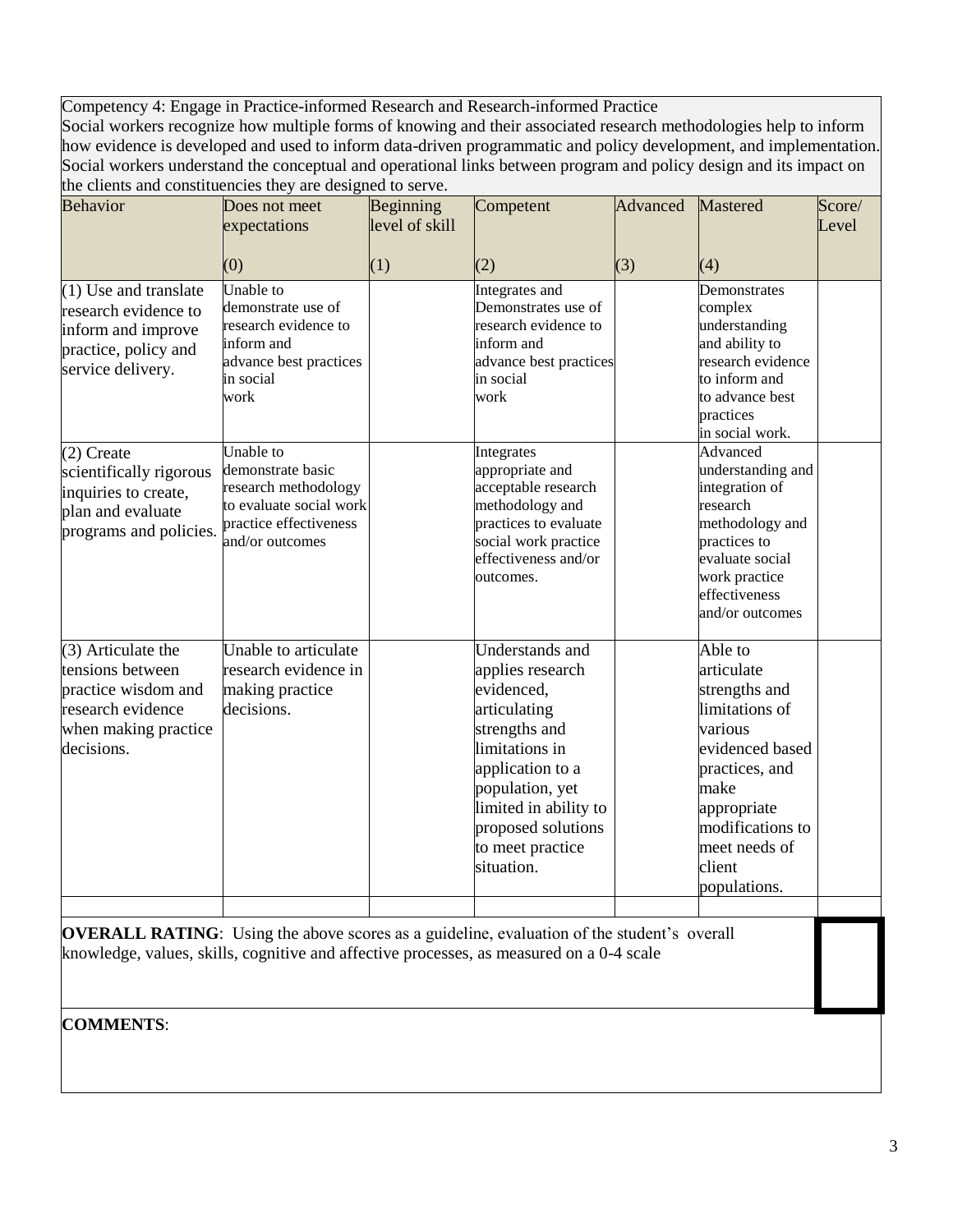### **Competency 6: Engage with Individuals, Families, Groups, Organizations and Communities**

Social workers understand that engagement is a critical component of social work practice and specialize in connecting with groups, organizations and communities utilizing theoretical practice models for engaging in the change process. Social workers establish relationships by analyzing relevant systems and identifying potential stakeholders. Social workers are committed to engagement with diverse clients and constituencies to enhance assessment and improve effectiveness of interventions.

| <b>Behavior</b>                                                                                    | Does not meet                                                                                                                      | Beginning      | Competent                                                                                                                                                                                                                       | Advanced | Mastered                                                                                                                                                                                                                    | Score/ |
|----------------------------------------------------------------------------------------------------|------------------------------------------------------------------------------------------------------------------------------------|----------------|---------------------------------------------------------------------------------------------------------------------------------------------------------------------------------------------------------------------------------|----------|-----------------------------------------------------------------------------------------------------------------------------------------------------------------------------------------------------------------------------|--------|
|                                                                                                    | expectations                                                                                                                       | level of skill |                                                                                                                                                                                                                                 |          |                                                                                                                                                                                                                             | Level  |
|                                                                                                    | (0)                                                                                                                                | (1)            | (2)                                                                                                                                                                                                                             | (3)      | (4)                                                                                                                                                                                                                         |        |
| $(1)$ Use interpersonal<br>skills to engage<br>constituents in the<br>change process.              | Unable to demonstrate<br>use of interpersonal<br>and participatory skills<br>to engage constituents<br>in the change process.      |                | Demonstrates<br>understanding of<br>more than basic use<br>of interpersonal and<br>participatory skills to<br>engage constituents in<br>the change process.                                                                     |          | Demonstrates<br>ability to articulate<br>complex use of<br>interpersonal and<br>participatory skills<br>to engage<br>constituents in the<br>change process.                                                                 |        |
| $(2)$ Pursue reciprocal<br>relationships to<br>develop desired<br>outcomes and<br>expectations.    | Unable to demonstrate<br>basic understanding of<br>reciprocal relationships<br>to develop desired<br>outcomes and<br>expectations. |                | Demonstrates<br>understanding of<br>reciprocal<br>relationships to<br>develop desired<br>outcomes and<br>expectations.                                                                                                          |          | Demonstrates<br>complex insight<br>and ability to<br>integrate<br>knowledge of<br>reciprocal<br>relationships to<br>develop desired<br>outcomes and<br>expectations.                                                        |        |
| $(3)$ Collaborate<br>effectively with<br>constituents to<br>facilitate sustainable<br>change.      | Unable to demonstrate or<br>articulate basic<br>collaborative work<br>to effect sustainable<br>change                              |                | Demonstrates<br>more than basic<br>understanding<br>and skills in<br>collaborative work with<br>others in the internal<br>and external<br>environment to effect<br>systemic change that is<br>sustainable                       |          | Demonstrates<br>and articulates<br>complex<br>insight and<br>understanding of<br>collaborative<br>work with others in<br>the internal and<br>external<br>environment to<br>effect systemic<br>change that is<br>sustainable |        |
| <b>OVERALL RATING</b> : Using the above scores as a guideline, evaluation of the student's overall |                                                                                                                                    |                | $1 \t 1'11$ $1'1$ $1'1$ $1'1$ $1'1$ $1'1$ $1'11$ $1'11$ $1'11$ $1'11$ $1'11$ $1'11$ $1'11$ $1'11$ $1'11$ $1'11$ $1'11$ $1'11$ $1'11$ $1'11$ $1'11$ $1'11$ $1'11$ $1'11$ $1'11$ $1'11$ $1'11$ $1'11$ $1'11$ $1'11$ $1'11$ $1'11$ |          |                                                                                                                                                                                                                             |        |

knowledge, values, skills, cognitive and affective processes, as measured on a 0-4 scale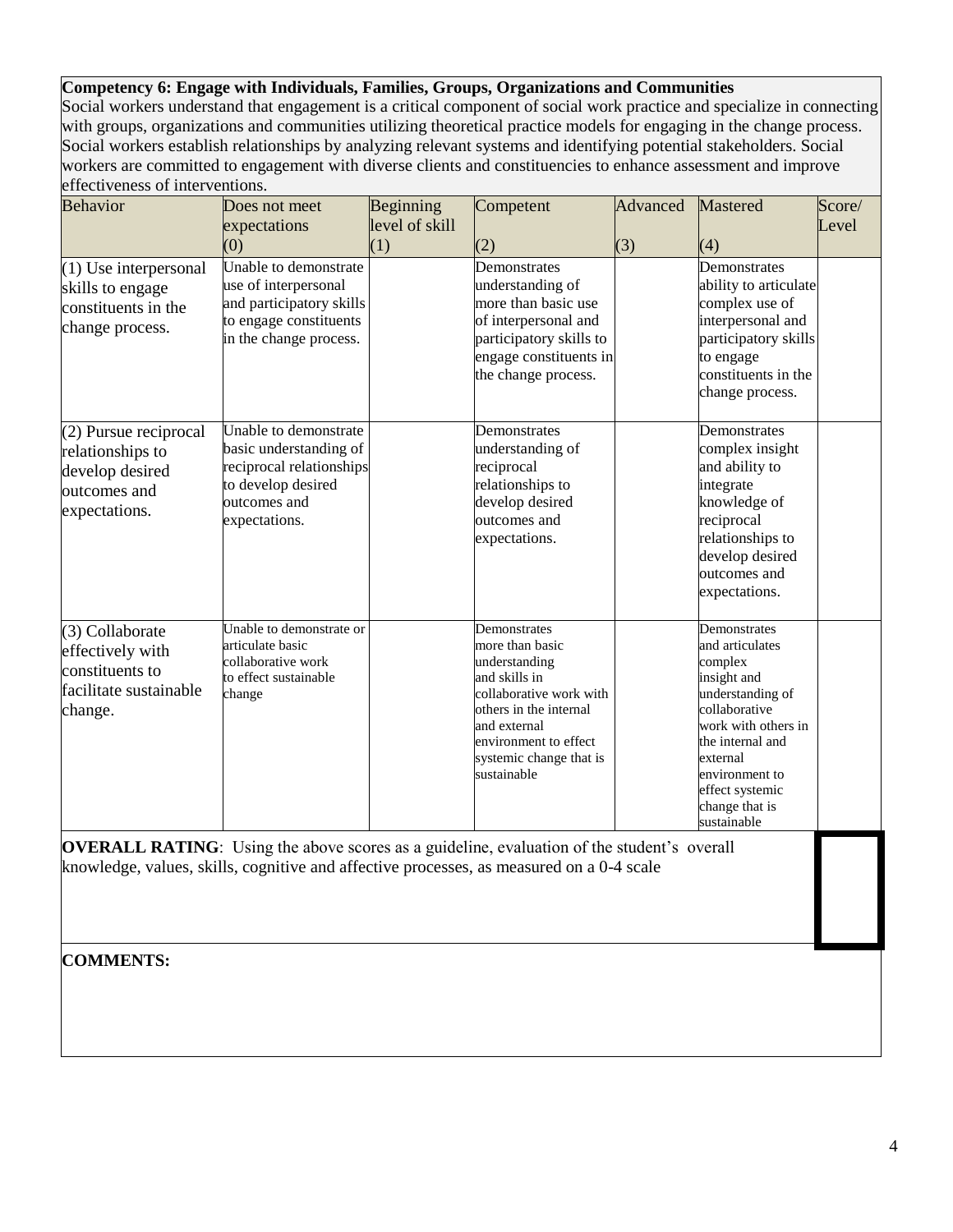## **Competency 7: Assess Individuals, Families, Groups, Organizations, and Communities**

Social workers understand that assessment is contextual and is an ongoing component of effective social work practice among groups, organizations and communities. Social workers collect information through identified stakeholders within critical systems. Social workers are committed to effective assessment among diverse clients and constituencies to enhance the effectiveness of interventions. Social workers apply relevant theoretical and evidence informed practice models in assessment of groups, organizations, and communities.

| Behavior                                                                                                                                                                                              | Does not meet                                                                                                                                                          | Beginning      | Competent                                                                                                                                                                              | <b>Advanced</b> Mastered |                                                                                                                                                                                                 | Score/ |
|-------------------------------------------------------------------------------------------------------------------------------------------------------------------------------------------------------|------------------------------------------------------------------------------------------------------------------------------------------------------------------------|----------------|----------------------------------------------------------------------------------------------------------------------------------------------------------------------------------------|--------------------------|-------------------------------------------------------------------------------------------------------------------------------------------------------------------------------------------------|--------|
|                                                                                                                                                                                                       | expectations                                                                                                                                                           | level of skill |                                                                                                                                                                                        |                          |                                                                                                                                                                                                 | Level  |
|                                                                                                                                                                                                       | (0)                                                                                                                                                                    | (1)            | (2)                                                                                                                                                                                    | (3)                      | (4)                                                                                                                                                                                             |        |
| $(1)$ Research, collect,<br>analyze and interpret<br>system policy, and<br>community and<br>organizational data to<br>inform assessment and<br>intervention strategies.                               | Unable to demonstrate<br>or articulate basic<br>ability to research,<br>gather, analyze, and<br>interpret system,<br>policy, community,<br>and organizational<br>data. |                | Demonstrates more than<br>basic ability to research,<br>gather, analyze, and<br>interpret system, policy,<br>community, and<br>organizational data.                                    |                          | Demonstrates and<br>articulates complex<br>insight and ability to<br>research, gather,<br>analyze, and interpret<br>system, policy,<br>community, and<br>organizational data.                   |        |
| (2) Select and modify<br>appropriate intervention<br>strategies based on<br>evidence and continuous<br>assessment.                                                                                    | Does not demonstrate<br>basic skill in selecting<br>appropriate<br>intervention strategies<br>based on continuous<br>assessment.                                       |                | Demonstrates and<br>articulates moderate skill<br>in selecting appropriate<br>intervention strategies<br>based on continuous<br>assessment.                                            |                          | Demonstrates<br>complex<br>understanding and<br>skill in selecting<br>appropriate<br>intervention strategies<br>based on continuous<br>assessment.                                              |        |
| (3) Mutually develop<br>agreed upon goals and<br>measurable objectives.                                                                                                                               | Unable to demonstrate<br>basic ability to develop<br>mutually agreed upon<br>goals and measureable<br>objectives.                                                      |                | Demonstrates and<br>articulates moderate<br>ability to develop mutually<br>agreed upon goals and<br>measureable objectives.                                                            |                          | Demonstrates<br>consistent ability to<br>develop mutually<br>agreed upon goals and<br>measureable<br>objectives.                                                                                |        |
| (4) Initiate strategies<br>and/or actions to achieve strategies and/or<br>goals and objectives<br>within the context of the<br>organization, community within the context of<br>and/or policy arenas. | Unable to demonstrate<br>actions to achieve<br>goals and objectives<br>organization,<br>community and policy<br>arenas.                                                |                | Demonstrates moderate<br>ability to initiate strategies<br>and/or actions to achieve<br>goals and objectives<br>within the context of<br>organization, community<br>and policy arenas. |                          | Demonstrates<br>advanced ability to<br>initiate strategies<br>and/or actions to<br>achieve goals and<br>objectives within the<br>context of<br>organization,<br>community and policy<br>arenas. |        |

**OVERALL RATING:** Using the above scores as a guideline, evaluation of the student's overall knowledge, values, skills, cognitive and affective processes, as measured on a 0-4 scale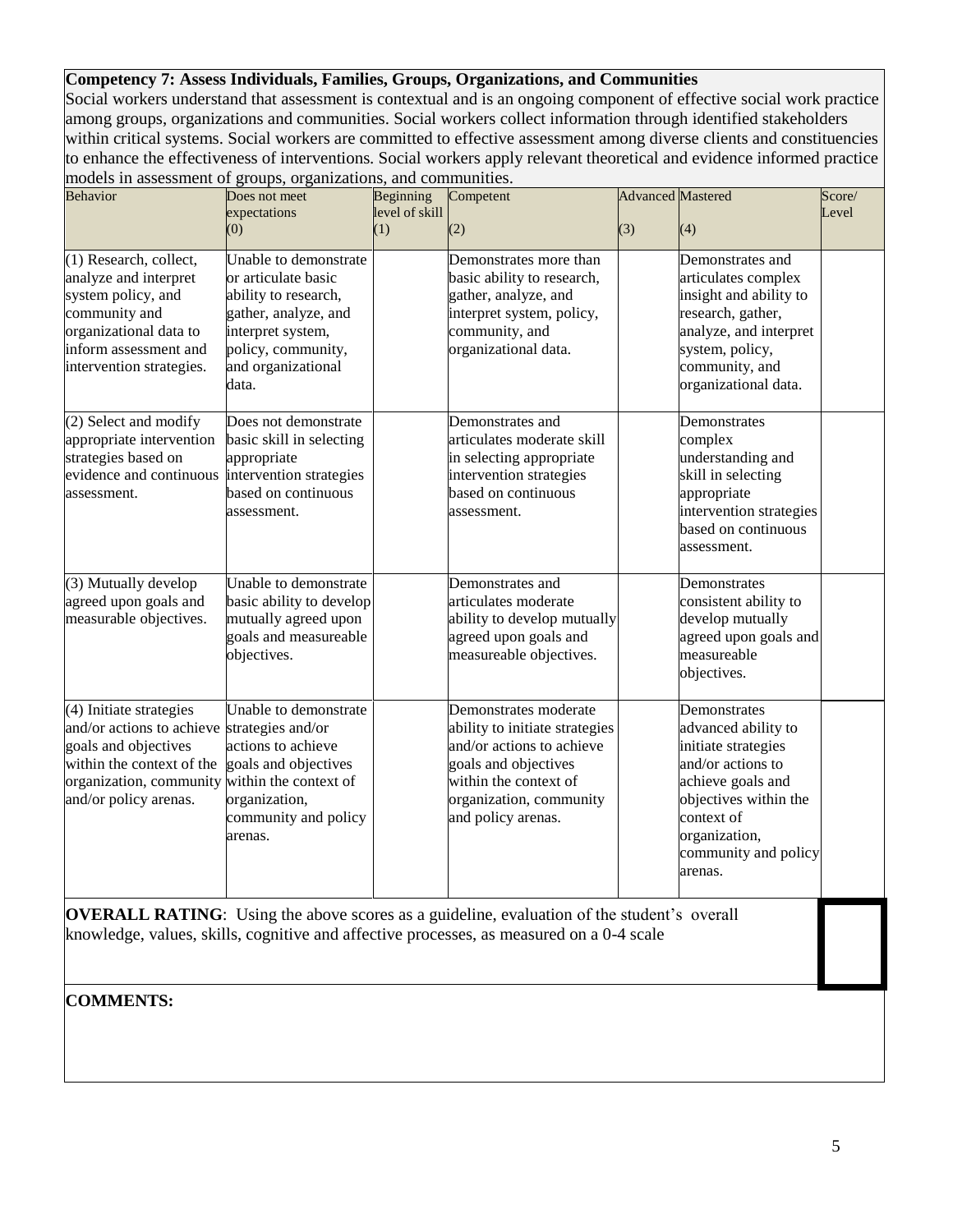## **Competency 8: Intervene with Individuals, Families, Groups, Organizations, and Communities**

Social workers understand that intervention is an ongoing component of the dynamic and interactive process of social work practice and specialize in interventions relevant to groups, organizations and communities. Social workers are knowledgeable of and apply evidence-informed interventions that are grounded in participatory methods. Social workers in macro practice understand the importance of acknowledging systems and power structures to best promote change and recognize the value of place-based initiative. Social workers are specifically skilled in advocacy, facilitation, policy practice, administration and development as intervention strategies within groups, organizations and communities.

| <b>Behavior</b>           | Does not meet        | Beginning             | Competent            | Advanced | <b>Mastered</b>   | Score/ |
|---------------------------|----------------------|-----------------------|----------------------|----------|-------------------|--------|
|                           | expectations<br>(0)  | level of skill<br>(1) | (2)                  | (3)      | (4)               | Level  |
| $(1)$ Develop             | Engages in goal      |                       | Engages in           |          | Demonstrates      |        |
| intervention goals and    | setting, design and  |                       | collaborative goal   |          | superior skill in |        |
| design and implement      | implementation       |                       | setting, project     |          | collaborative     |        |
| a plan of action in       | without              |                       | design, and          |          | goal setting,     |        |
| collaboration with        | collaboration of     |                       | implementation       |          | project design,   |        |
| individuals, groups,      | stakeholders.        |                       | along with           |          | and               |        |
| organizations and         |                      |                       | stakeholders.        |          | implementation    |        |
| communities.              |                      |                       |                      |          | along with        |        |
|                           |                      |                       |                      |          | stakeholders.     |        |
| $(2)$ Plan for the use of | Unable to articulate |                       | Able to articulate   |          | Able to           |        |
| models, methods and       | impact of context in |                       | impact of context in |          | articulate impact |        |
| strategies that are       | program/project      |                       | program/project      |          | of context in     |        |
| appropriate to the        | planning and         |                       | planning and         |          | program           |        |
| local, regional,          | implementation.      |                       | implementation.      |          | planning and      |        |
| national and              |                      |                       |                      |          | implementation,   |        |
| international context.    |                      |                       |                      |          | and make          |        |
|                           |                      |                       |                      |          | strategic         |        |
|                           |                      |                       |                      |          | adjustment        |        |
|                           |                      |                       |                      |          | based on          |        |
|                           |                      |                       |                      |          | context.          |        |
| $(3)$ Identify power      | Unable to identify   |                       | Able to recognize    |          | Able to identify  |        |
| structures and use        | power structures or  |                       | and identify power   |          | power structures, |        |
| consensus building to     | impact on service    |                       | structures, and      |          | and implement     |        |
| enhance service           | implementation.      |                       | impact on project,   |          | strategies to     |        |
| implementation.           |                      |                       | but only minimal     |          | build consensus,  |        |
|                           |                      |                       | skill in             |          | or buy in to      |        |
|                           |                      |                       | implementing         |          | enhance service   |        |
|                           |                      |                       | strategies to build  |          | implementation.   |        |
|                           |                      |                       | consensus.           |          |                   |        |

**OVERALL RATING:** Using the above scores as a guideline, evaluation of the student's overall knowledge, values, skills, cognitive and affective processes, as measured on a 0-4 scale